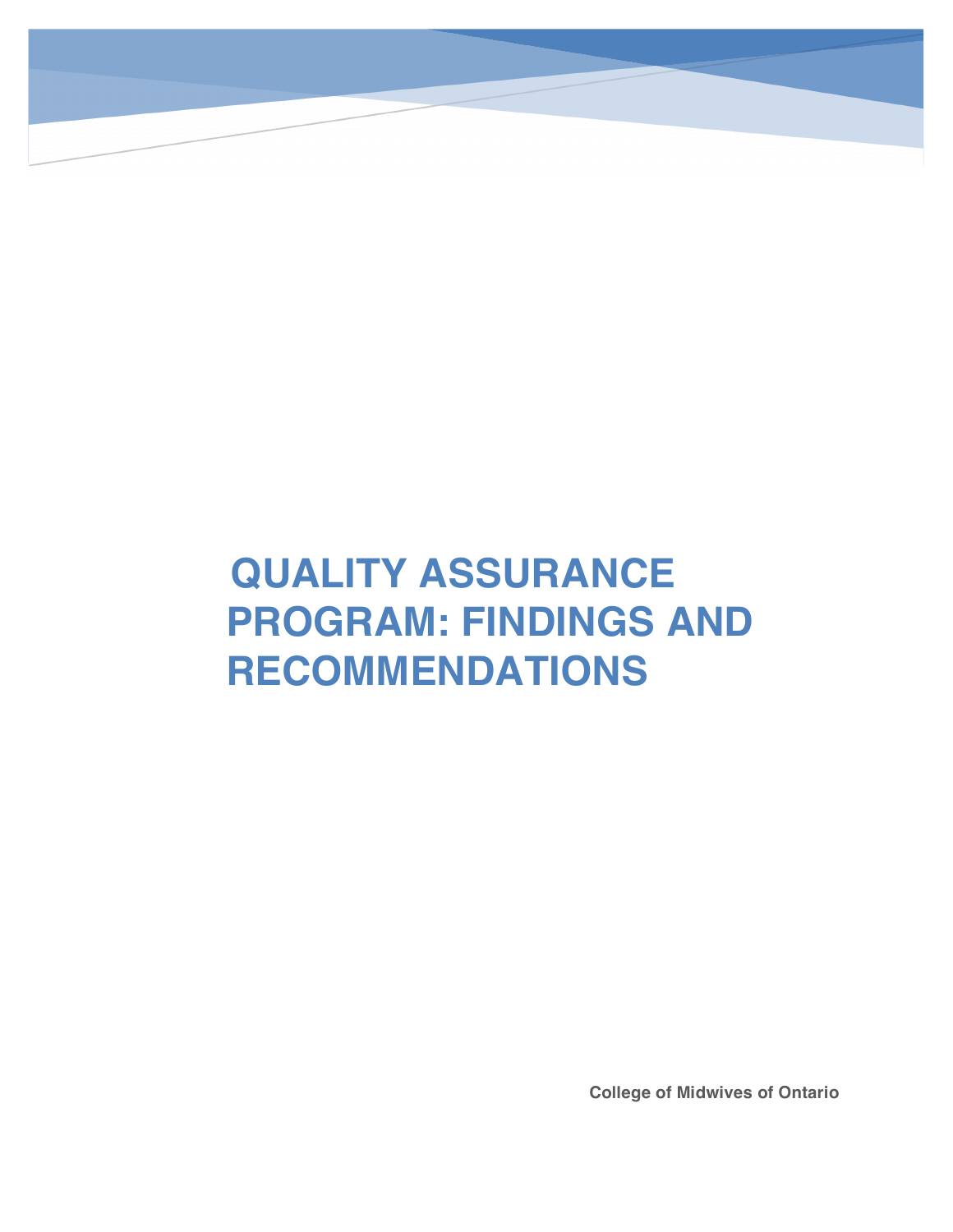# **1. Quality Assurance Program**

# **Introduction**

The Quality Assurance Program (QAP) is mandated under the Regulated Health Professions Act (RHPA), 1991 and is defined as "a program to assure the quality of the practice of the profession and to promote continuing evaluation, competence and improvement among the members" (s. 1(1)). Since the intent of the program is to be supportive rather than punitive, the overall impact of an effective QAP is generally believed to be more significant than the impact of the complaints and discipline/fitness to practise activities of the College. The components of the College of Midwives of Ontario's (CMO) QAP can be found under the General Regulation made under the *Midwifery Act, 1991* (O. Reg. 335/12)*.*

The Quality Assurance Program is comprised of the following components:

- 1. Provision of clinical information
- 2. Continuing education and professional development (CE/CPD)
- 3. Peer case reviews (PCR)
- 4. Quality of care evaluations (QCE)
- 5. Self-assessments (SAQ)
- 6. Peer and practice assessments

### **Background**

The College's current program is written in the General Regulation and each General and Supervised Registrant with the College is required to report annually on six PCRs, three QCE Action Records and three CE/CPD activities. Midwives who are registered in the General class for less than 11 months are eligible to pro-rate some, or all, of their activities. In 2015, the requirement for completing an approved activity in Fetal Health Surveillance (FHS) every three years was implemented and is embedded in the CE/CPD requirements. The SAQ is required of registrants every three years and upon returning to the profession after a leave.

The QCE Action Record is designed to collect information that will assist practices and midwives to improve the quality of their care. The policy requires that midwives provide the QCE to all clients at or within six months of discharge from care. According to the QCE guideline, the returned QCEs should be reviewed on a regular basis. The questionnaire has 29 questions divided up into 6 parts: prenatal care, labour and birth care, postpartum care, continuity of care, informed choice and consultation and transfer of care.

PCRs are designed to be educational and should be conducted in a confidential and nonpunitive environment. Each PCR must have a minimum of four midwives from at least two different practice groups. Registrants must report on 6 PCRs every year but two of these can be replaced by interprofessional case reviews.

The College describes CE/CPDs as activities that maintain or improve a registrant's knowledge, skills or judgment related to the practice of midwifery. Approved activities include taking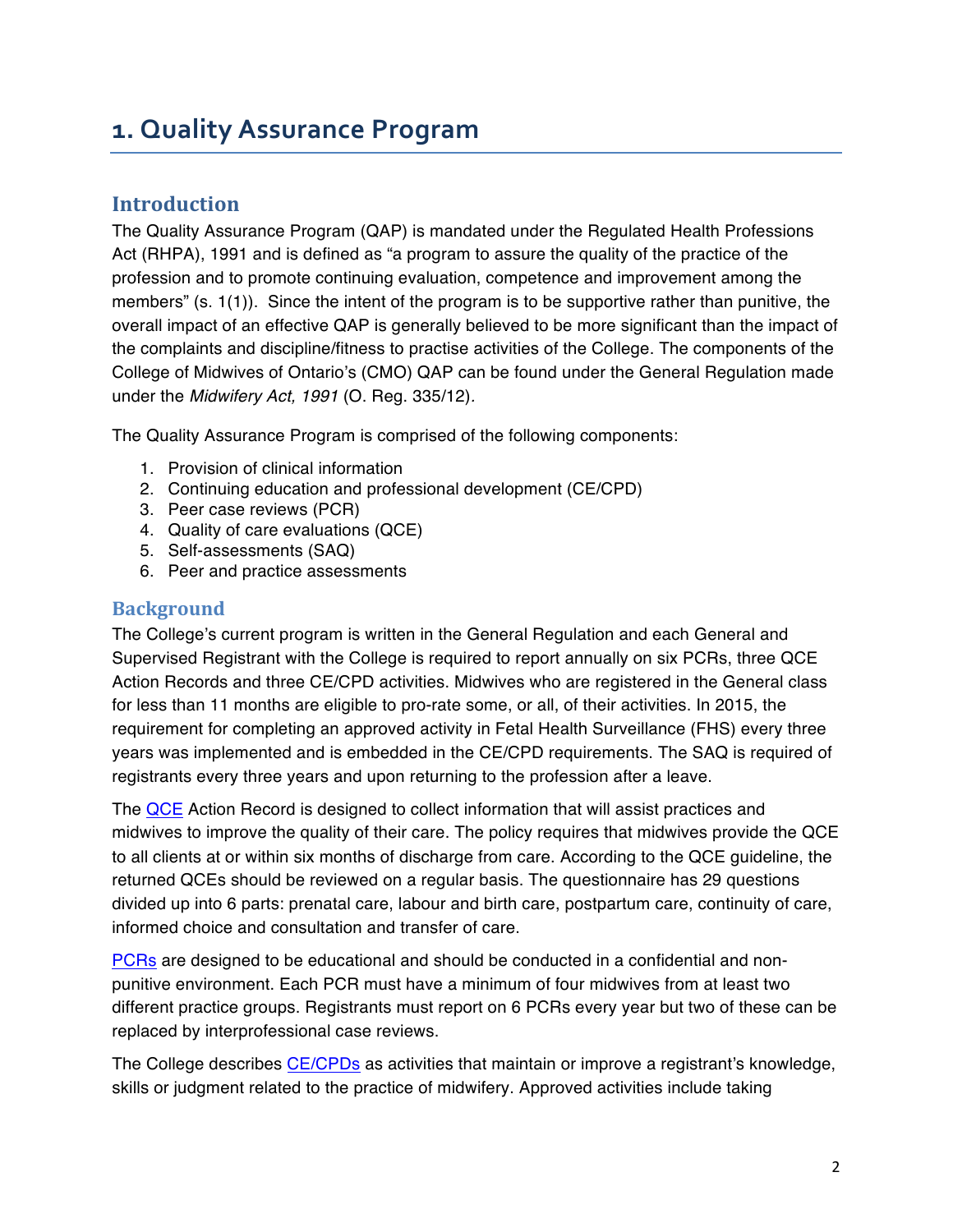courses, preceptorships and writing articles for publication. Two PCRs, beyond the six required, also can be used as a CE/CPD. Registrants must report on three CE/CPDs each year. In addition, every three years, a registrant must complete an approved activity in Fetal Health Surveillance (FHS) that can be used as one of their CE/CPD activities for that year.

It is important to note that any activity that meets a registration requirement of the College (i.e. Emergency Skills (ES), Neonatal Resuscitation (NRP) and CPR) is not eligible as a CE/CPD activity.

The SAQ is an 11-page questionnaire designed to fulfill the regulation's requirement for selfassessment. In 2015, the Quality Assurance Committee (QAC) directed staff to put the SAQ on hold until a more relevant way of self-assessment could be developed. Currently, a shortened questionnaire is planned for recirculation to fulfill the College's obligations under the regulation until the revised QAP in its entirety, that includes a method of self-assessment, is implemented.

# **Compliance** with OAP

The history of compliance with the QAP since 2010 is provided in Table 1. The table looks at the registrants who were required to submit (i.e. General registrants not exempt). The information is limited by numerous factors but provides a general overview of the number of registrants who submitted completed QAPs during any given reporting year.

| <b>Date</b> | <b>Number</b> of<br>eligible<br>registrants | <b>Number of</b><br>compliant | <b>Number of non-</b><br>compliant &<br>incomplete | <b>Percentage</b><br>compliance |
|-------------|---------------------------------------------|-------------------------------|----------------------------------------------------|---------------------------------|
| 2010        | 417                                         | 350                           | 67                                                 | 84%                             |
| 2011        | 461                                         | 391                           | 70                                                 | 85%                             |
| 2012        | 494                                         | 428                           | 66                                                 | 87%                             |
| 2013        | 537                                         | 490                           | 47                                                 | 91%                             |
| 2014/15     | 590                                         | 531                           | 59                                                 | 90%                             |
| 2016        | 640                                         | 618                           | 22                                                 | 96%                             |

#### Table 1: Compliance data

The current components of the QAP were written into regulation in 1994 and have remained essentially the same with a few minor changes. It is time to apply the current evidence about promoting *continuing evaluation, competence and improvement* to the College's QAP. The evidence shows that one of the essential considerations in competency-based programs for professionals is consideration for local contexts, professional cultures and the needs of the practitioners (Austin and Gregory, 2015). In support of this, the College held focus groups with registrants to understand, from their perspective, what was working and what wasn't working in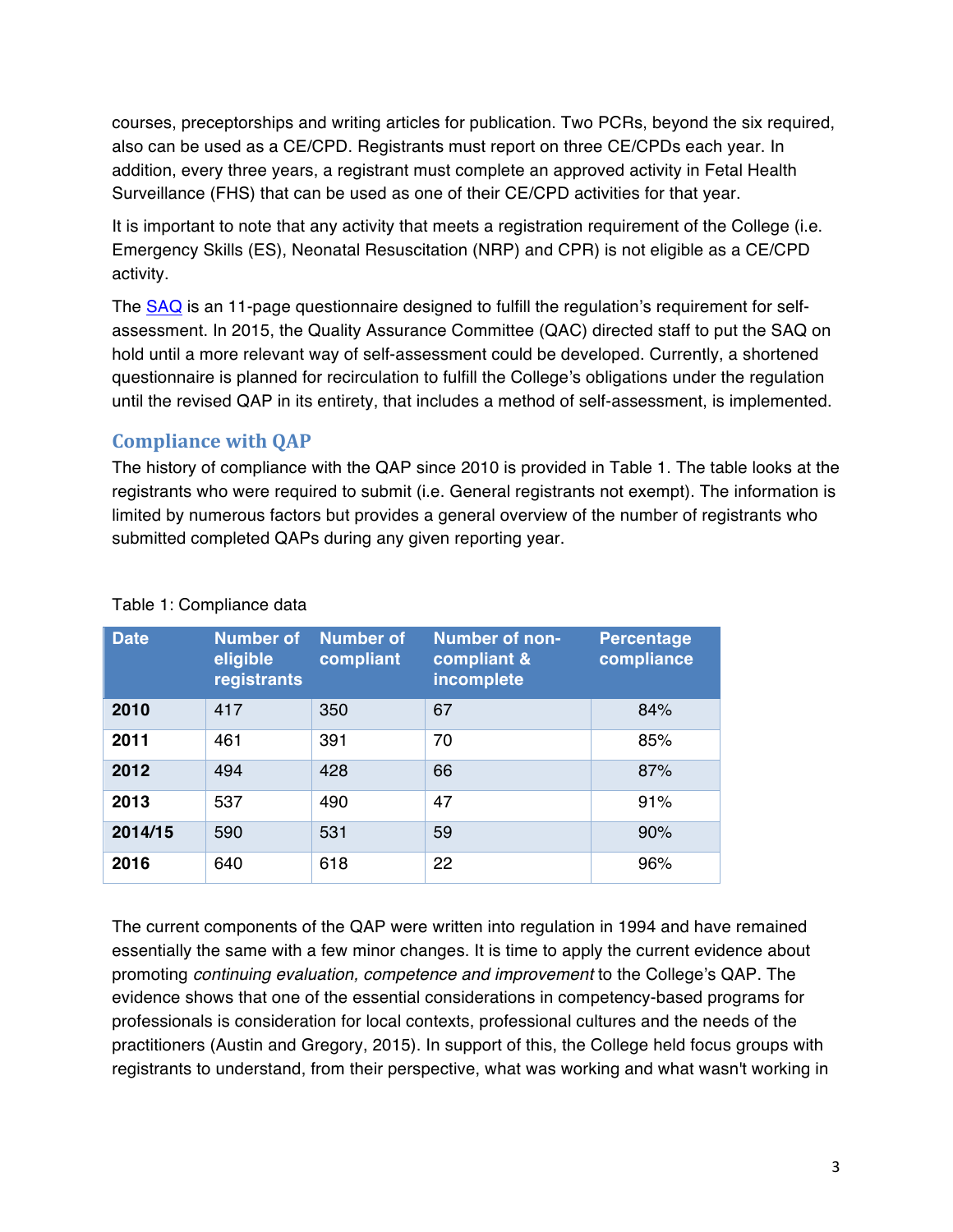their required QAP activities so a revised program could combine these registrant-identified needs and professional culture with the existing literature.

#### **Focus Groups**

Four focus group interviews (focus groups) were held in November 2016. Three focus groups (Guelph, Ottawa and Toronto) were held in-person. A fourth focus group, in Thunder Bay, was held over the phone. Each focus group had between five and eight members and lasted between 68 – 88 minutes. Focus group questions were specific to the current QAP. In general – the purpose of the focus groups was to understand what works and doesn't work about the current QAP. All participants were registered with the CMO. Most practitioners were General Registrants and worked in urban practices but there was representation from registrants in the Inactive class and rural registrants. Most participants were in practices of eight or more midwives and worked full-time in shared care arrangements.

What was clear from the focus groups was that participants did not understand that the QAP was a mechanism for them to maintain competence but rather saw it as a College strategy to "check in" on them. Participants generally felt that CE/CPD and PCRs met the goals of the QAP and the QCEs did not. The following section combines the findings from the focus groups with published research, discusses discrete categories of the current and proposed new QAP, and makes recommendations about how the goals might be achieved.

# **Discussion**

# **Current requirements**

#### **Quality of Care Evaluation (QCE) Action Records**

There is research to show that positive changes can occur in a practitioner's clinical knowledge, and communication and collaboration skills when they receive feedback from multiple sources (e.g. intraprofessional and interprofessional colleagues and clients (Austin & Gregory, 2015)). This technique is generally used as a way of assessing a practitioner's competence rather than a way to maintain or improve competence. Since the QCE captures the feedback from only one source (clients), the improvements that can be found with multi-source feedback cannot be applied to this component of the QAP. In fact, the findings from the focus groups show that participants generally felt that there was very little to learn from the QCEs that supported the goal of the QAP. "I find getting the evaluations is helpful, but finding something from the evaluations to give to the College is not". Participants believed there was value in gaining client feedback and some thought it was essential for midwives to gather client feedback, "I think it's almost not negotiable to hear from our clients – we need to hear from our clients." The generally held view of participants however was that reporting on the QCE did not meet the goals of the QAP and that submitting actionable items should not be a College requirement. Participants also agreed that most of the information they collected from clients on the QCE is positive and there is little that comes back that is helpful to reflect on individual practice, "it's helpful for generic group practice improvements or a pat on the back but I don't see the benefit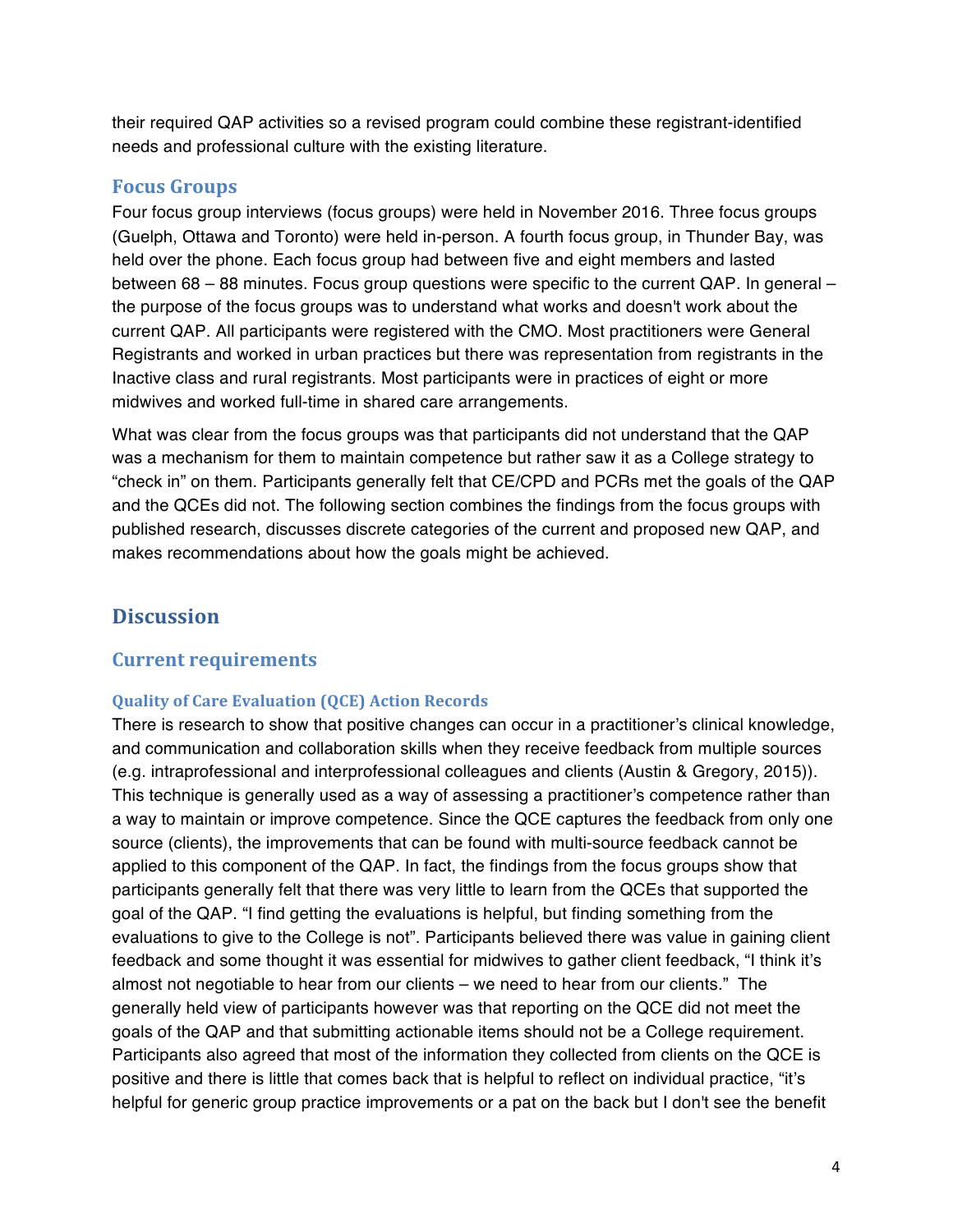of it for an individual midwife because there is no way you can really capture that". In addition to the above concerns noted, participants also expressed the following:

- the anonymous nature of the form means you may not even know who the feedback is for
- the form is old and in need of updating
- the QCEs provide very little new information

The responses from participants support the findings from an evaluation conducted by the College in 2011that found

*shortcomings both from a local practice improvement perspective and a College perspective. It also seemed to be a clinician-directed questionnaire. Analysis showed that the results of the QCE are extremely positive but with little variation. This lack of variation in responses suggests that the form itself may not be a valid way of measuring clients views of their midwives' care.* 

This points to obvious shortcomings in using the QCE as a tool for capturing the information it was designed to capture, as well as a regulatory requirement that is not fulfilling the goal of the QAP to *promote continuing evaluation, competence and improvement* among registrants.

#### **Recommendations**

- 1. QCE be removed from the QAP as a College requirement
- 2. The intent of the QCE, as a form of quality assessment measurement, be included in the *Professional Standards* for midwives
- 3. Registrants be informed that the College's QCE is not a valid tool for capturing client feedback
- 4. Registrants be encouraged to continue to collect feedback from clients as part of best practice but that these not be developed, implemented or evaluated by the College

# **Peer Case Reviews (PCR)**

PCRs were almost universally supported by participants. There was a sense from some participants that PCRs were part of the professional identity of midwives, "it's so ingrained in our culture – we grew up as midwives doing it. For the next generation if it wasn't required [if] they had other options – would they do it? I think it would be a loss." The benefits, including networking, mentorship, sharing midwifery best practices and self-reflection were reported by most participants suggesting that they can be events that add to the ongoing learning of registrants in numerous ways. This is supported in a small body or research that shows that learning and quality of care outcomes were improved among midwives who participated in small, peer group learning (Engels, Verheijen, Fleuren, Mokkink, & Frol, 2003). Travaglia and Debono (2009) found that formalized case reviews (such as morbidity and mortality rounds) can facilitate practitioner learning through candid discussions about events and potential solutions to mistakes. Systematic approaches to these kinds of reviews, however, are more likely to provide better learning outcomes for participants (Joseph, Garrubba, Melder, & Loh, 2015).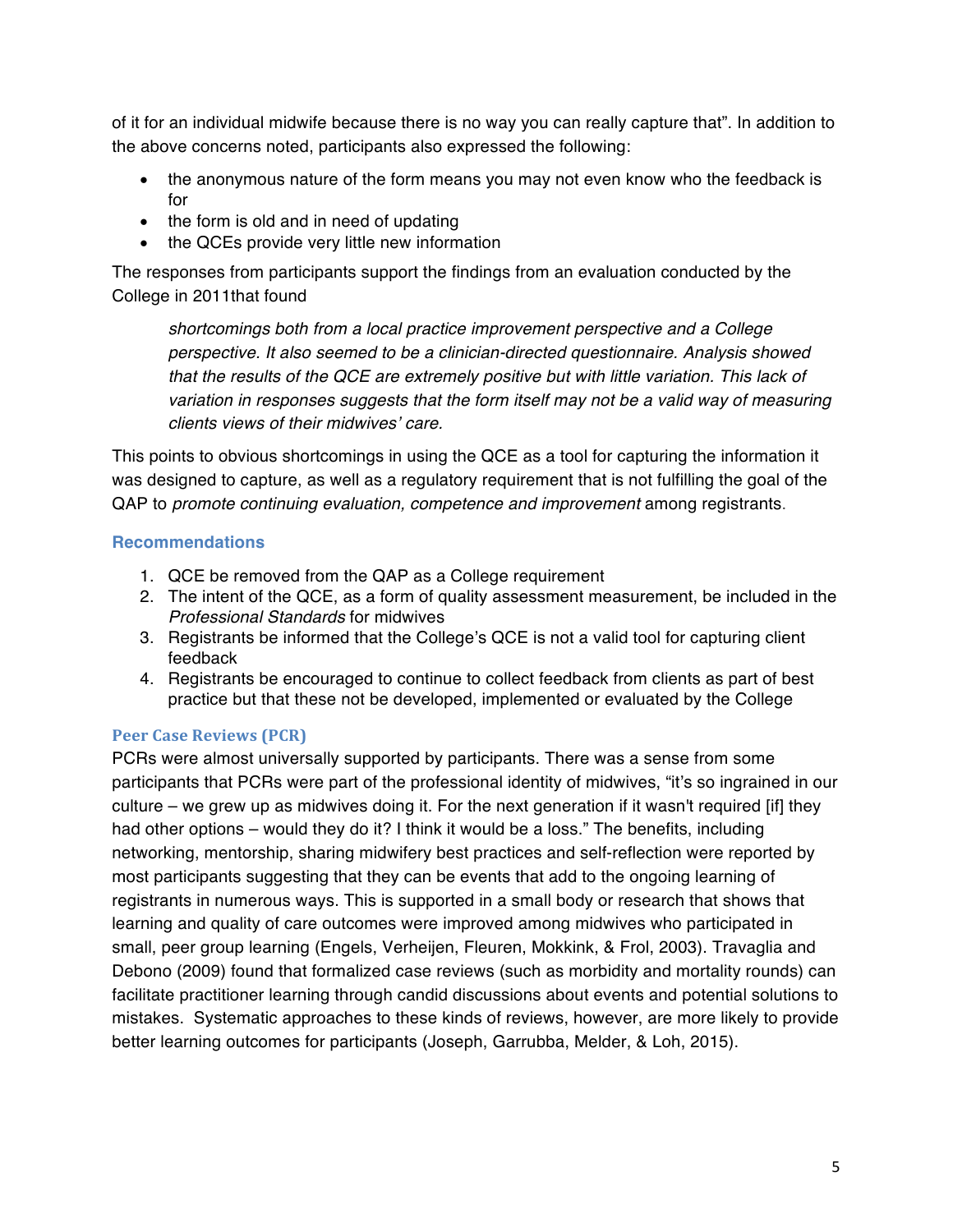Some participants criticized peer reviews for their tendency towards providing support to midwives rather than as a place to discuss challenging clinical care. Others felt that support was an important part of the activity…

> *I think there is a very therapeutic aspect to it that we don't talk about or value but when there's a bad outcome and you have an emergency peer review that ability of midwives to hold that space is huge – like I don't think we can quite put words on how valuable that is in a profession where you feel vulnerable and where bad outcomes are quite traumatic*

Participants also spent time discussing the number of PCRs that are required and how this leads to registrants focusing on the quantity of PCRs rather than the quality. One participant said this about choosing charts to review "…it's like oh my god – its peer review, I've got to rush around trying to get something, it's just a practicality. Your life gets so busy – you know you've got to do it but it usually catches us on the hop."

Another participant said "when there's a case that seems to be prepared and well-presented – like it makes sense. But that is infrequent. Most of the time it's a last-minute presentation and we're all guilty of it". This suggests that rather than critically evaluating care, the PCRs can be a requirement that midwives simply want to complete without effort, or "a chore" that does not meet the goals of the QAP. In addition, participants mentioned barriers to PCRs that included the sheer number of participants (at times over 40 midwives calling into one PCR) and the logistics of conducting them such as organizing them and their administrative and financial costs.

Another barrier to learning for participants was the uncertainty around the confidentiality of PCRs. There was concern that the clinical care discussed might not be considered confidential and a belief, by some, that the very important cases often don't make it to PCR for fear that they might be reported to the College. Despite these concerns, participants believed PCRs should remain in the QAP because of their contribution to ongoing learning and ability to meet the goals of the Program.

#### **Recommendations**

- 1. Describe, for registrants, the intent of PCRs
- 2. Develop clear guidance around the confidentiality of PCR and who can attend (e.g. midwives, students, general, inactive, Aboriginal clause, out of province)
- 3. Provide clear guidance around how to conduct peer reviews (perhaps more like Morbidity and Mortality rounds, adopt best practice from other disciplines for conducting them such as:
	- Limiting numbers of registrants in attendance
	- Criteria to measure the review against
	- How to prepare them. This can include research that shows the following contribute to more rigorous reviews of client care in a peer reviewed forum such as what happened, was there a breach of standards, what can be done to prevent a recurrence, what are the key lessons for the organization or individual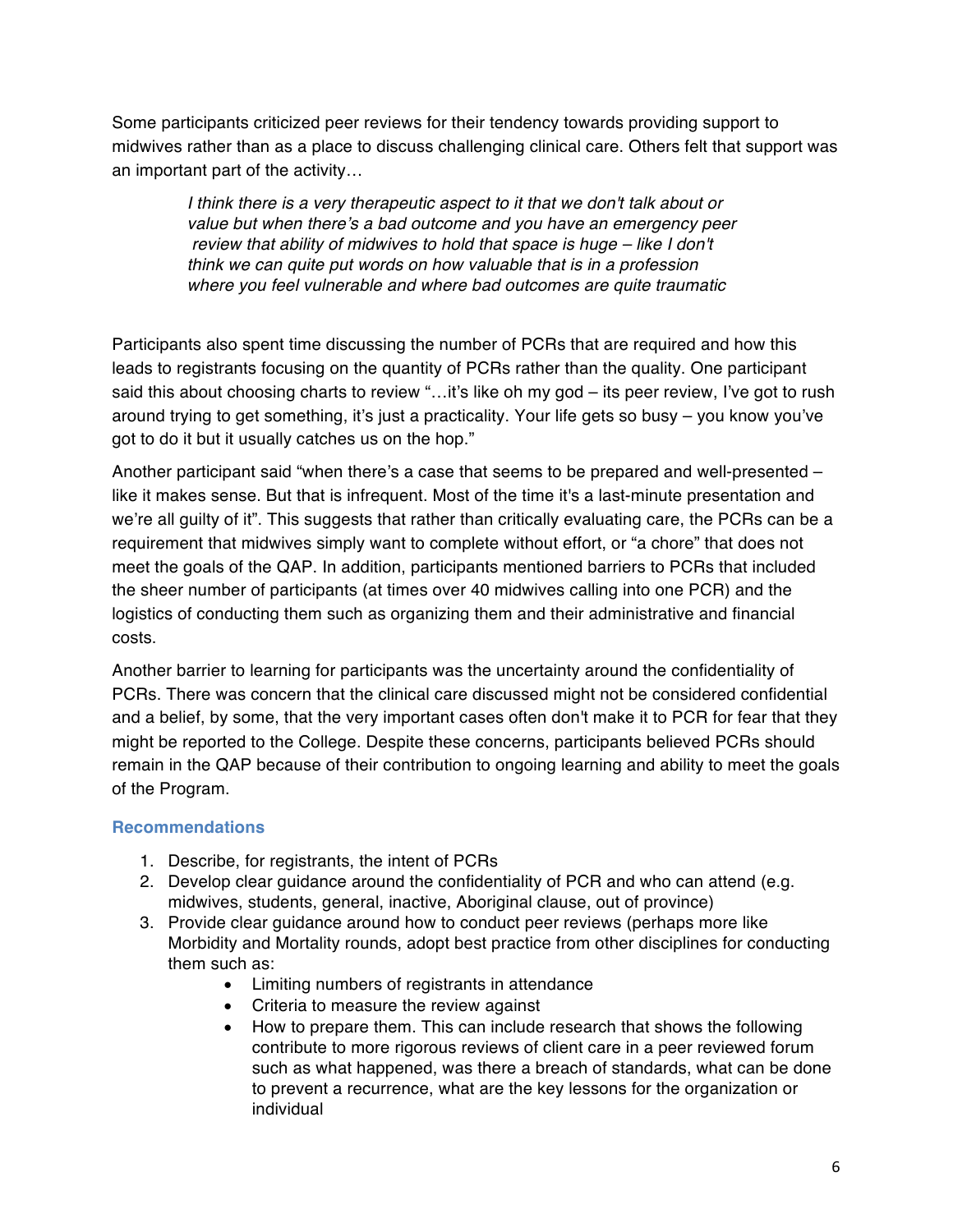- 4. Consider requiring that all midwives present a peer review every reporting period (feeds into self-assessment)
- 5. Encourage inter and intraprofessional case reviews
- 6. Consider the potential barriers for some practices in attending PCRs
	- Organizing them
	- Time to prepare for them
	- Is it possible to do them by webinar? How secure would a web format be?

#### **Continuing Education/Continuing Professional Development**

Continuing Education and Continuing Professional Development are two distinct terms; the former refers to the continuation of educational activities after the completion of formal education and the latter refers to outcomes focussed activities that are often self-directed (Austin & Gregory, 2015). This is an important distinction to make when discussing this part of the QAP.

Participants, in general, enjoyed participating in CE/CPDs and many appreciated the flexibility of the current program that accepts everything from reading a journal article to attending a conference. Other participants felt there should be stricter rules around the type of CE/CPD because "…midwives tend to study what they like – not necessarily what they need" and "why is a one-hour webinar worth as much as a three-day conference?" While the flexibility may be appreciated, it is not in keeping with the current evidence that shows lectures and other didactic techniques have little to no effect on improving practitioner behavior whereas participation in interactive activities, such as clinical simulations and case-based learning, have been shown to have moderate-to-high beneficial effects (Austin & Gregory, 2015). A systematic review, that includes research on midwives, reported similar findings showing that interactive activities are important in improving practitioner behavior; though this does not necessarily mean client outcomes are affected (Elliott, Murrell, Harper, Stephens, & Pellowe). While there was a desire by some participants to retain the right to employ print-based, didactic forms of learning, the current evidence does not support this as a solitary activity for improving knowledge.

Research shows that competent practice requires both technical skills and non-technical skills (Kodate, Ross, Anderson, & Flin, 2012). The seven basic non-technical skills discussed by Flin & O'Connor (2008) are situation awareness, decision-making, communication, teamwork, leadership, managing stress and coping with fatigue. Since skills such as communication are essential to practice and are often cited as areas of concern for the College, a QAP that acknowledges the contribution of these skills to midwifery practice warrants consideration.

In terms of the number of activities required by the College, there is no evidence to support three activities as an appropriate or inappropriate number. In fact, there is evidence showing that there is little, to no, benefit from setting a specific number of CE/CPD hours in terms of affecting positive change in clinician behaviour (Austin & Gregory, 2015). Like the CMO, common practice among Ontario regulators is to set a required number of hours or points for CE/CPD for compliance with QAP - thereby quantifying the commitment to ongoing learning. Some Colleges, like the College of Pharmacists of Ontario, has elected to use learning objectives without specifying numbers of hours or credits.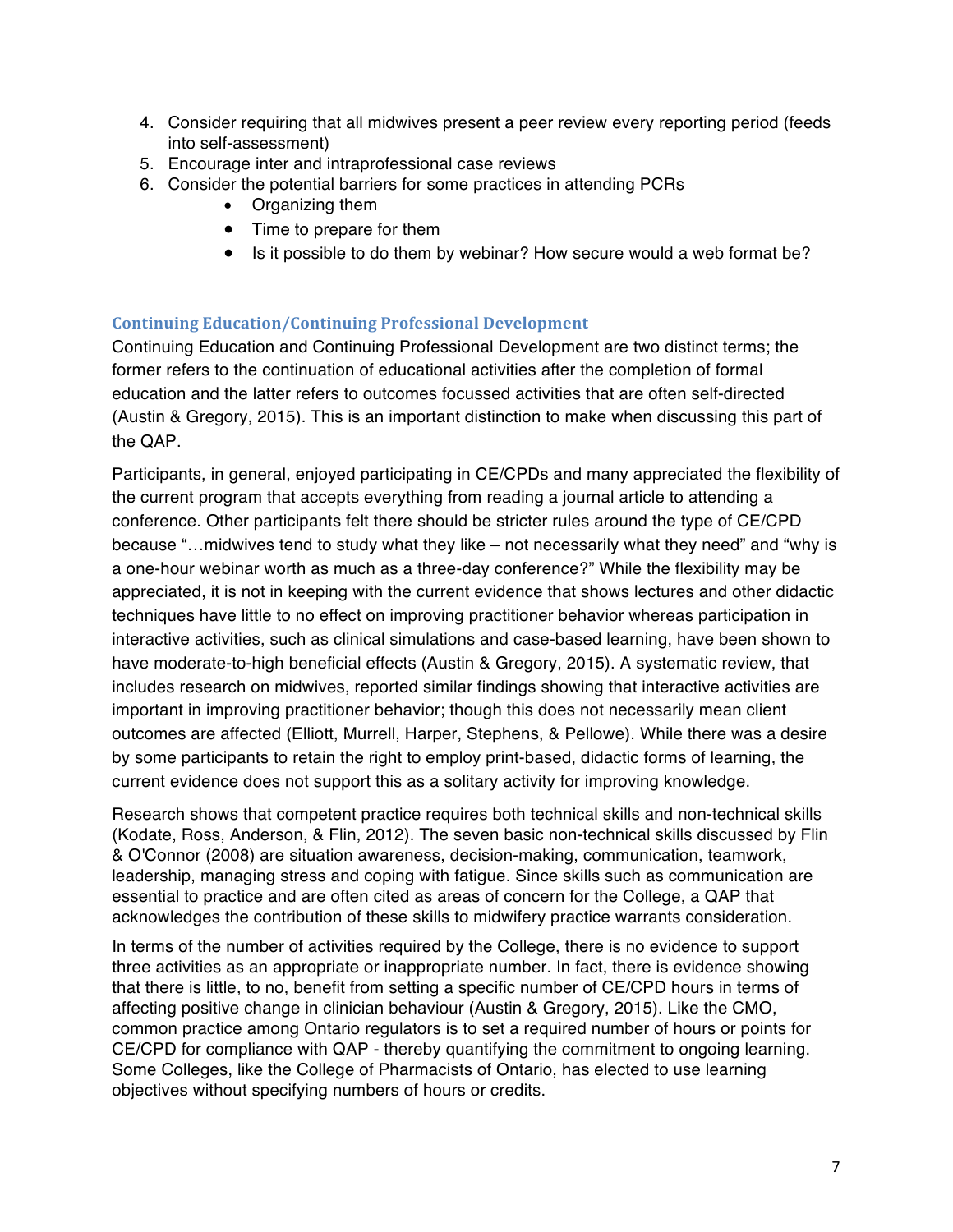Currently, the QAP requires that all registrants participate, without necessarily completing, a Fetal Health Surveillance (FHS)activity every three years. Allowing registrants to individually participate in an online module poses problems by contradicting the research showing that didactic or print-based continuing education material may have little to no effect on changing clinician behaviour. A 2011 systematic review found that communication, team training and emergency response are essential in FHS training which suggests that an online module, in isolation, may result in little to no improvement in FHS knowledge and skills (Pehrson, Sorensen, & Amer-Wahlin, 2011). Additional problems are posed by the three-year time frame. The Society of Obstetricians and Gynaecologists of Canada (SOGC) recommends regularly updating FHS skills and proposes that all care providers participate in an interdisciplinary, FHS course update every few years (Liston, Sawchuck, & Young, 2007). Pehrson et al. (2011) found that knowledge of FHS is retained at six months post-training but that clinical skills may start to diminish prior to six months. So, while there is no widely accepted time frame within which organizations recommend updating FHS, the current three-year requirement is arbitrary and adds to the numerous reporting deadlines that focus group participants were frustrated by.

#### **Recommendations**

- 1. Use the title CE/CPD to describe the components of the QAP with the details, such as PCRs, an acceptable activity within the CE/CPD
- 2. Get QAC feedback about using discrete learning goals as outcomes measurements rather than hours and points as input measurements OR move to a credit-based system to encourage midwives to adopt more multi-modal continuing education activities\*
- 3. Remove the three-year FHS requirement from the QAP and, if FHS to remain a College requirement, consider including it as a continuing competency in the registration regulation
- 4. Communicate with the Association of Ontario Midwives (AOM) about the learning needs of registrants for their consideration when developing webinars and other learning programs
- 5. Require non-technical CE/CPD activities with guidelines about how to do that
- 6. Registrants design their CE/CPD activities based on their self-assessment reducing the prescriptive nature of the current QAP

#### **Self-Assessment**

The College's Self-Assessment Questionnaire (SAQ) was put on hold by the QAC because they felt it did not meet the goals of a self-assessment tool, they considered it labour intensive and did not lead to adequate self-assessment and reflection. Focus group participants also did not find the SAQ a valuable tool and did not feel it met the goals of the QAP. One participant said, "I have not learned from it, it is just a task I have to do to be registered as a midwife". Another participant spoke on behalf of the focus group by commenting, "I think it would be the minority in

 

<sup>\*</sup> To be determined by QAC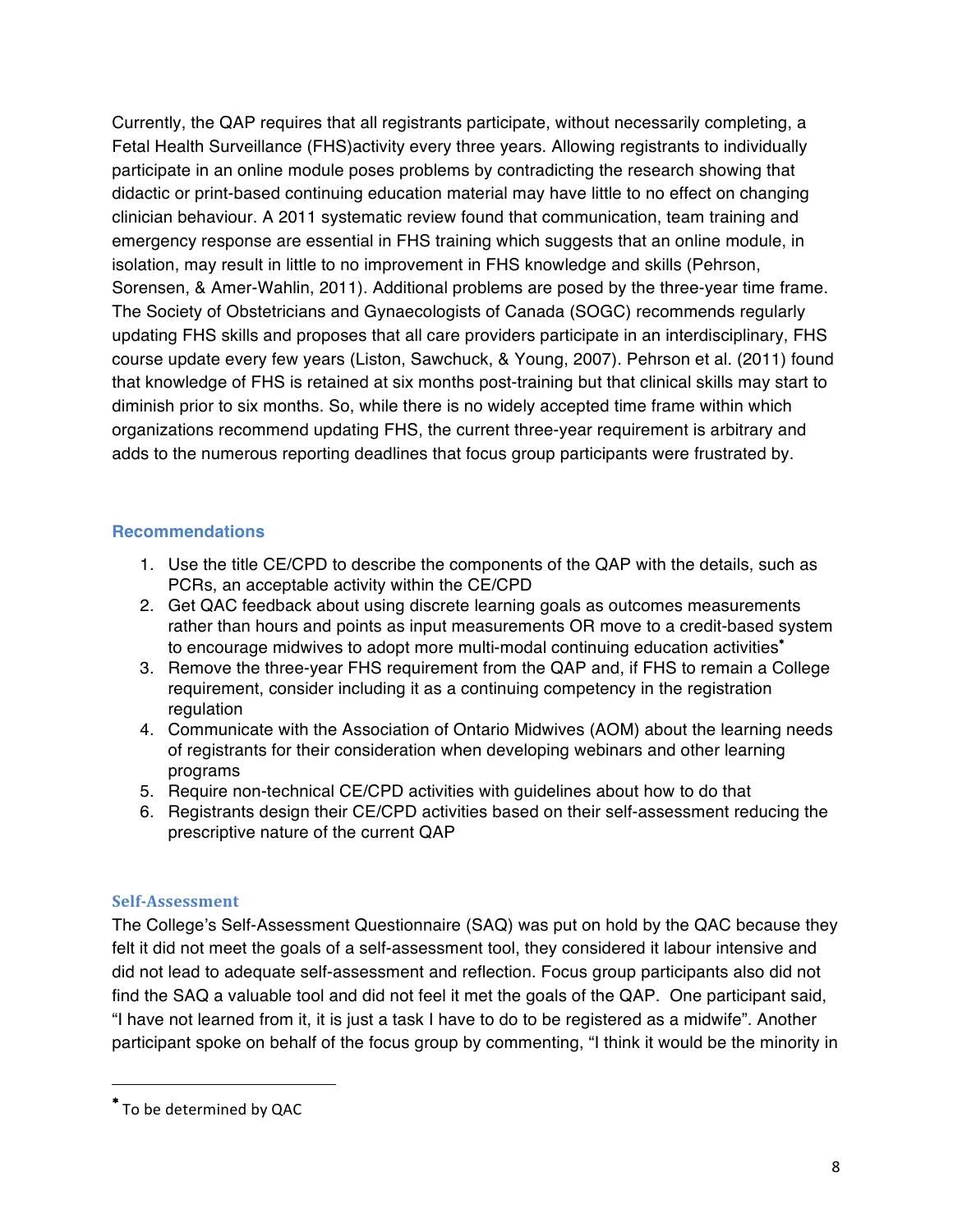the room that did not mind the SAQ". In addition to not meeting the goals of the QAP, participants also were concerned about how the College might use information contained in the SAQ. One participant described her hesitance about the SAQ

*Maybe that comes from the culture of our profession and relationship with the College where, you know, it's been very regulated and almost punitive so that's what the College represents to us. And when you are also asking us to self-reflect we are like "ooooh". It seems scary*

Another participant simply said "…in the SAQ you are kind of making stuff up but in a more thoughtful way."

What the current research says about self-assessment is that when practitioners self-identify their own learning needs, it can lead to more engagement in their continuing professional development activities. It is not, however, easy to self-reflect with research to show that the ability to self-assess may be the worst in practitioners who are the least competent (Austin & Gregory, 2015). Motycka, Rose, Ried, & Brazeau (2010) recommend that this challenge may be partially addressed using external feedback.

#### **Recommendations**

- 1. Develop a guided SAQ using objective measures of performance
- 2. Attach SAQ to learning goals
- 3. Self-assess both technical and non-technical skills
- 4. Ensure that self-assessment addresses the needs of the practitioner as well as the systems within which they work
- 5. Consider how members could use BORN reports to reflect on practice (could be points in CE/CPD) – optional rather than mandatory

#### **Reporting**

Focus group participants were frustrated by how many different College activities they had to report on and submit, and that deadlines seemed to always be changing. Examples given were Active Practice Reports (APR), Continuing competency documentation (ES, NRP and CPR) and five discrete QAP activities (including Fetal Health Surveillance and SAQ). Numerous participants did not understand the need for the different reporting deadlines and found remembering them onerous and confusing because dates and requirements seemed to change over the past few years. In the words of one member, "I see [QAP], to be honest, as a necessary evil I have to remember to do because there are so many other different reports we have to do….it does seem to be another workload."

Some participants said they liked reporting on QAP every year and some said they did not. The benefits of yearly reporting for participants was that they know what they must do every year and then just go about doing it. What participants did not like about yearly reporting was that it could be challenging to meet the goals of the QAP. The "life of a midwife", specifically being on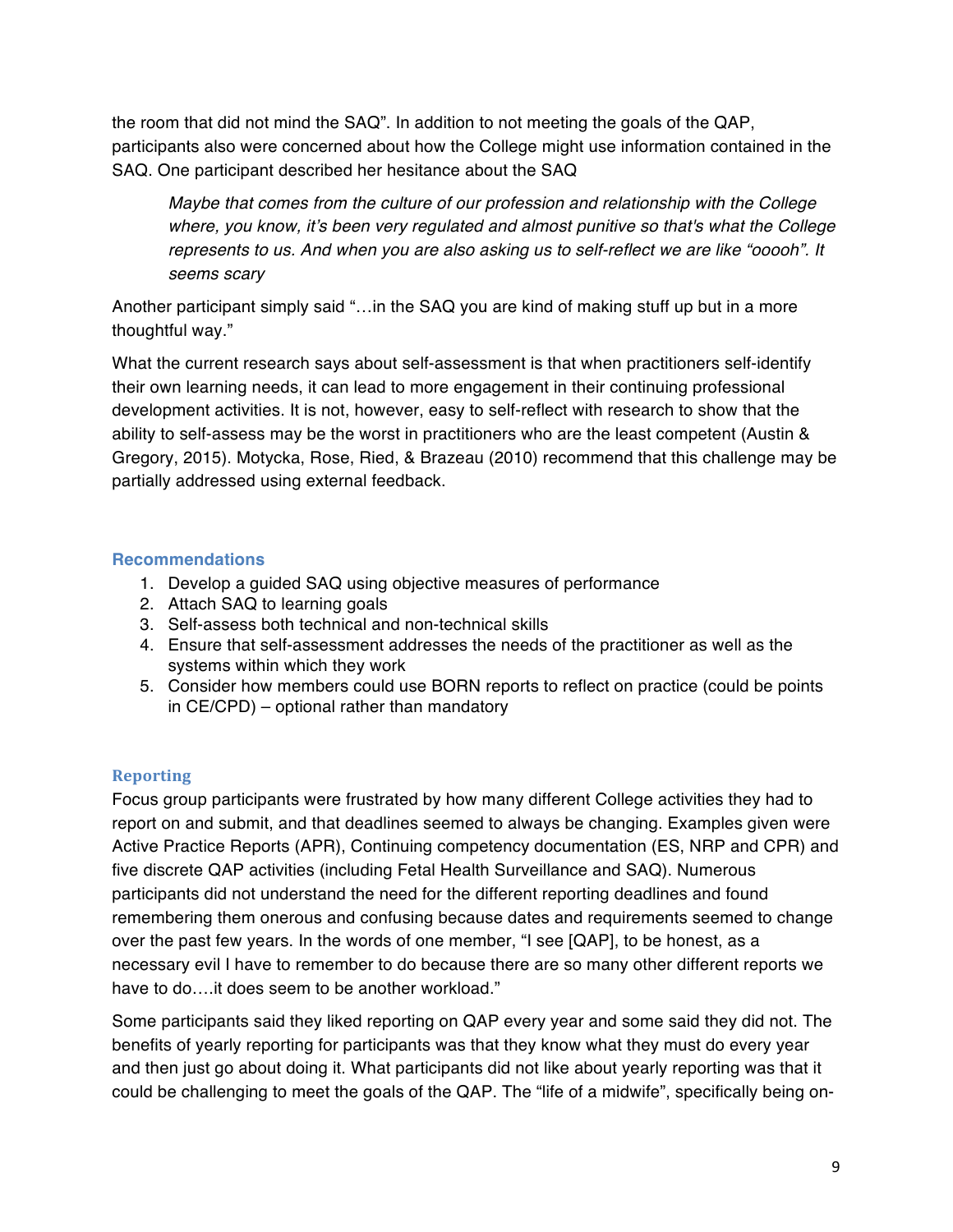call, posed barriers to planning and attending some QAP activities. In support of this, a yearly reporting cycle is shown to be inadequate for most professionals to achieve their own learning goals and that longer cycles, from two to five years, may be better by providing practitioners time to reflect on learning needs and achieve their learning goals (Austin & Gregory, 2015).

Participants discussed wanting to report their QAP to the College thinking that this accountability would be a motivator to complete it and some felt there was no point in the QAP if it wasn't necessary to report it. However, numerous participants described reporting as a psychological and physical barrier to completing the QAP. Regarding PCRs, one participant felt that "the most frustrating part is not the actual peer review, it's the documentation". Registrants report on their activities by listing them in the database where a staff member checks each entry for completeness. This takes a great deal of time and resources.

Portfolios are the way numerous health care regulators require their registrants to document their QAP activities. A portfolio can be formal or informal and can be used to house the professional history of the practitioner. In addition to being an ongoing record, portfolios are often the beginning of the registrant's ongoing learning starting with a guided self-assessment, the development of a learning plan that identifies learning needs and eventually reflecting on how well the activities met their learning needs. Austin and Gregory (2015) suggest that portfolios can be an effective way to assess practice improvement and professional judgement. When discussed with participants, some liked the idea of portfolios and some felt it would be much more work that they did not want to have to do. Others liked the notion of a portfolio as a place to organize things and reduce the administrative burden of tracking and submitting multiple certificates of completion (CPR, NRP, ESW), APR and QAP activities.

*I am a fan of things that are not in addition to the things that I already have to do. That is where we tend to fall down as midwives and is why things like peer reviews tend to get forgotten about and left and then all of a sudden you are scrambling….and we've had a lot of changes in terms of when we're reporting and how we're reporting and all of that and some of the changes have been great but the fewer things I have to remember the better. So, if every October we do everything - our renewal - our QAP - our self-reflection - whatever - once done - all in one place - we're much more likely to remember it as a profession than if in July we report on this, and October do this and one every five years do this.*

#### **Recommendations**

- 1. Implement a portfolio based reporting system allowing registrants to house all College required documentation including (e.g. QAP activities, continuing competencies)
- 2. Coordinate registrants' requirements to report on activities college-wide and use portfolio to do so
- 3. Increase the reporting cycle from every year to every two to three years<sup>\*</sup>

 

<sup>\*</sup> To be decided by QAC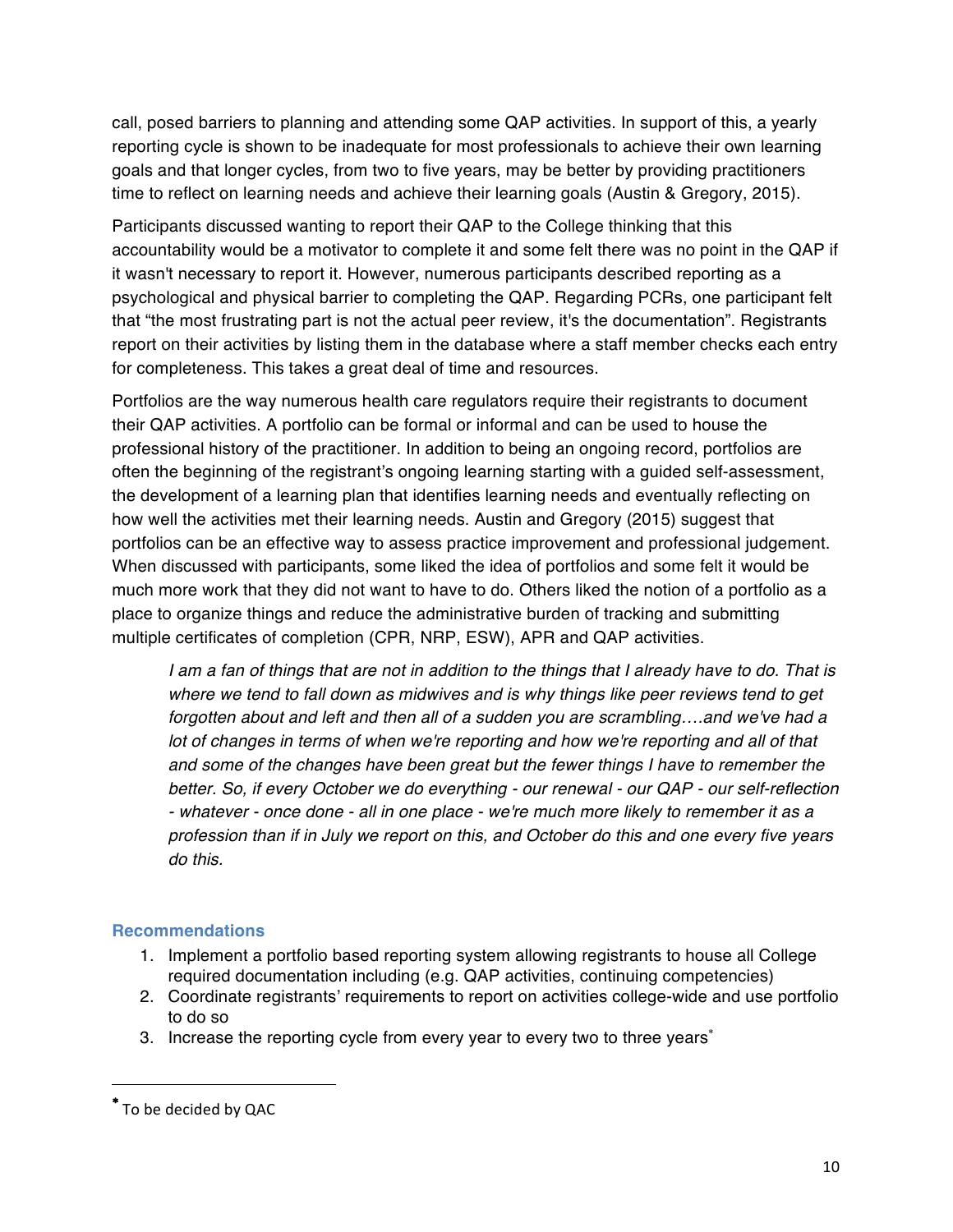- 4. Get rid of pro-rating (to focus on outcomes rather than inputs) as the flexibility in the program will make this unnecessary
- 5. Self-assessment will guide the QAP and be in line with registrants reporting cycle (not due at different times)
- 6. QAP reporting will be done using a declaration of completion
- 7. Registrants will be randomly assessed with a certain percentage going on to have their QAP checked for completion
- 8. Develop a system of who reports and when in the three-year cycle
- 9. Revise the database portfolio to reflect these changes
- 10. Develop a document about the QAP, the regulations where it lives, its intent and its outcomes (stressing that it is for the good of registrants – not just a College mechanism for keeping track of members)

#### **Who will report**

The current regulation requires that registrants in the General and Supervised classes must participate in the QAP. The proposed legislation requires that General, Supervised and Inactive registrants submit a QAP. With this new requirement, there was some concern that it was unfair to midwives who had temporarily left the profession for things like sick leave or parental leave. Another potential challenge with requiring Inactive registrants to report was noted by focus group participants who stated that Inactive registrants have a difficult time meeting their PCR requirements. An important consideration is the difference between an Inactive registrant who is on short term leave from practice and an Inactive registrant who maintains registration for purposes other than clinical midwifery. As such - the College needs to carefully consider how to promote ongoing learning and competence in Inactive registrants who are non-clinicians as well as those who are providing clinical care at some time during their reporting period.

#### **Members in Type 1 Alternate Practice Arrangements (APA1)**

QAP requirements for members working in an APA1 are approved by College staff and exclude the QAC from exercising their powers under the RHPA to approve exemptions from any or all components of the program; "Upon application by a member, the Committee may grant an exemption to the member from any of the requirements of the program because of illness, maternity leave or any other circumstance the Committee considers appropriate." O. Reg. 335/12, s. 4. (*This Part applies only to members who hold a certificate of registration for the general or supervised practice class. O. Reg. 335/12, s. 2.*)

#### **Recommendations**

- 1. Consider having two streams where, for example
	- General, Supervised and Inactive **with** intention to practice fulfill CE and CPD guided by self-assessment
	- Inactive **without** intention to practice fulfill CPD only.
- 2. Develop a process for non-compliance among inactive members
- 3. All members working in APAs will be referred to QAC for exemptions if they cannot complete their QAP requirements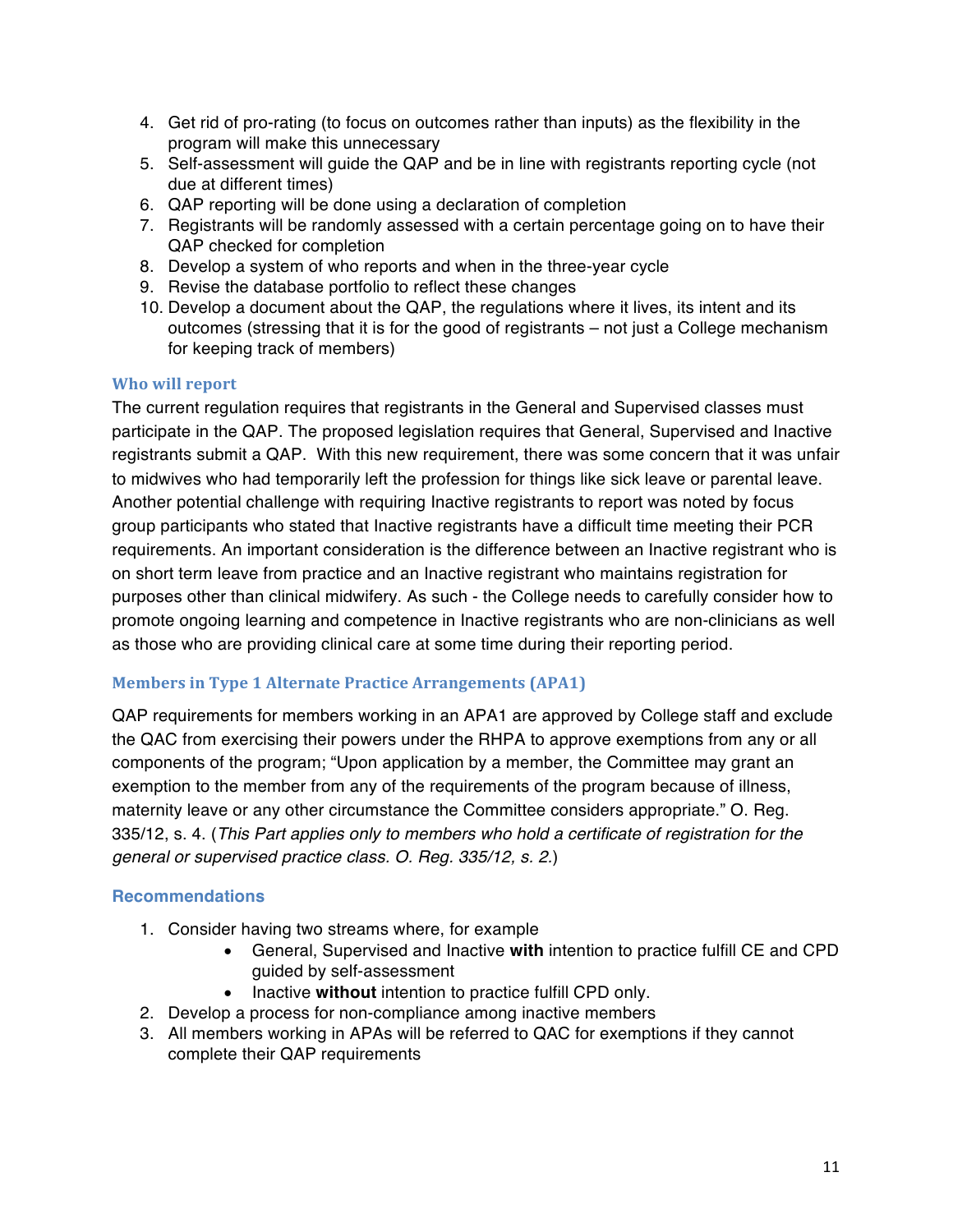4. If APAs remain or if the practice contexts change – consider *contexts of practice* so registrants practicing in rural/remote regions, for example, might need something different (e.g. more interprofessional activities)

#### **Exemptions and non-compliance**

The Quality Assurance department has a process for managing cases where registrants do not submit their QAP as well as for registrants who apply for an exemption from the QAP.

Recommendation

- 1. Maintain the current process for QAP non-compliance
- 2. Revise the risk framework for considering QAP exemptions and non-compliance in accordance with the changes to the QAP (e.g. lower the threshold for defining noncompliance if the reporting period is lengthened)

#### **Implementation**

There was a lot of confusion among the participants about aspects of the QAP. The most concerning was the lack of understanding regarding the intent of the QAP, the requirements around confidentiality of peer reviews and self-assessments, and what the College does with the information gathered from the QAP. These concerns highlight the lack of knowledge about, and engagement in the QAP that is currently felt by numerous participants and is perhaps reflective of the larger registrant population. As one participant said…

*If you are thinking about how to get midwives engaged in the QAP program you have to look at what the QAP is giving back to midwives because right now the QAP program is work… people don't think of peer review and think "oh I'm so glad that QAP made me come to peer review". They aren't thinking "oh I'm so glad I have this opportunity to fill out my self-assessment form-good thing we have a QAP program". … I would say if you are looking for ways to engage with members about the QAP - its making that link in their mind - I think it's more of a campaign of the goal and of the "we want you to be great midwives and here are all the things", make it more about the benefits we are getting out of it, not so much about the work.*

#### **Recommendation**

- 1. Develop a QAP guidebook providing clear and detailed instructions/guidelines on the QAP including who it applies to, its purpose, components, how to complete it, submit it and outcomes of non-compliance. It will also provide guidance about confidentiality as it relates to the components of the program
- 2. Implement the revised QAP when the following conditions have been met
	- New QA regulation has passed
	- All supporting documents for the QAP have been developed
	- The database is fully functional
- 3. Develop a video (PowerPoint presentation) for the College website explaining the new QAP so members have continuous access to information about what the changes are,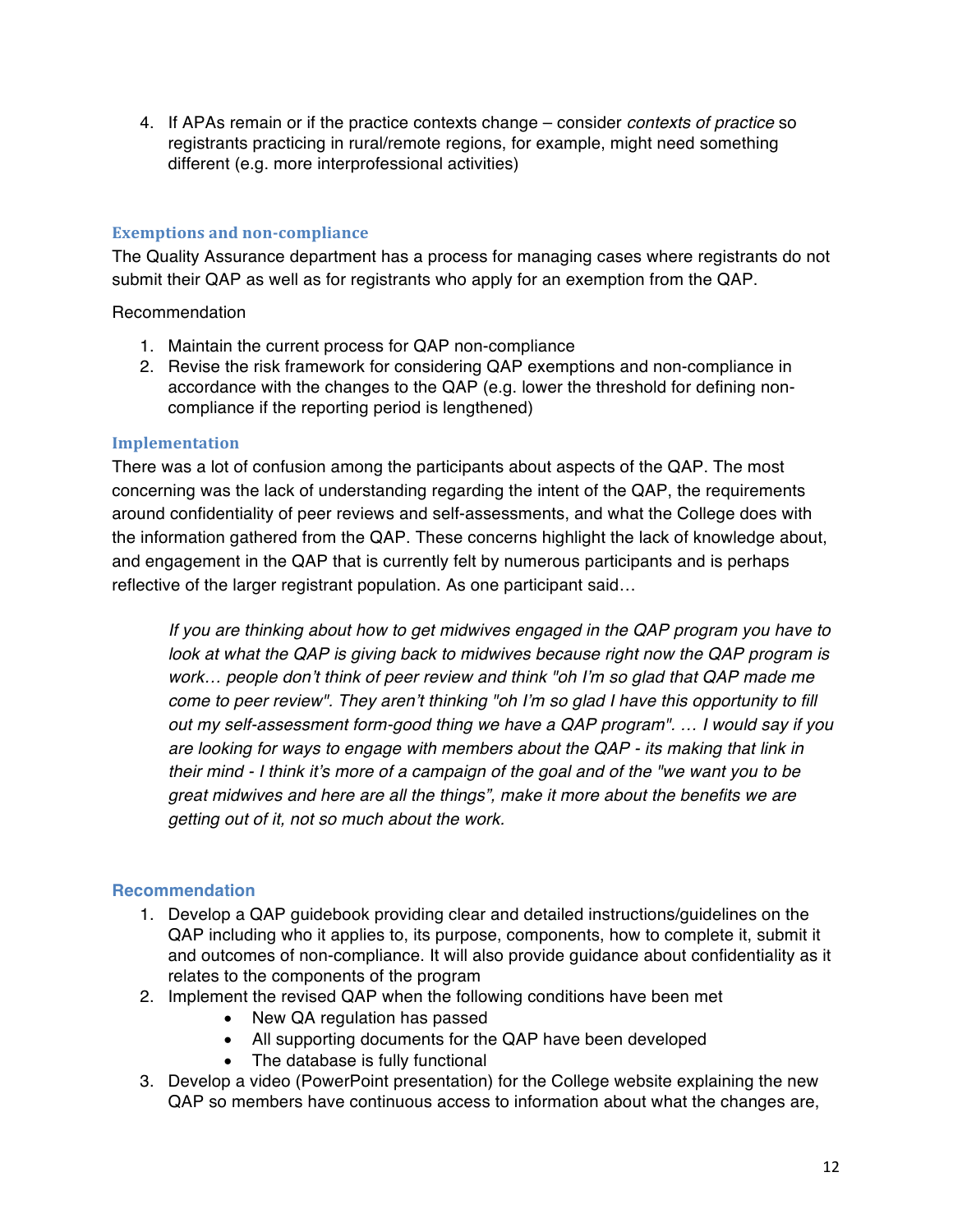how to work with the new QAP, negotiating the QAP portion of the database and the expectations

4. Share findings with membership

#### **Regulations**

The regulations should reflect a revised QAP that is based on member feedback and current evidence. Rather than add the details that are in the current regulation – the regulation should be flexible or broad enough to allow the Quality Assurance Committee (QAC) to approve revisions to the programs to keep in line with emerging evidence, best practice and local contexts.

#### **Recommendations**

1. The new Quality Assurance regulation has been submitted and a revised QAP will be implemented pending acceptance of this regulation

# **Conclusion**

It is important to make a QAP that meets the needs of registrants within the mandate of the RHPA but also to consider the College resources required to manage such a program. A new database has streamlined the process but more changes will need to be made on behalf of the database, staff and the registrants to successfully implement a revised QAP. Once approved by Council, the revised QAP will need an implementation and evaluation plan. The evaluation plan will be developed alongside implementation and will include surveying registrant's during the first reporting cycle to determine its accessibility, and then again after the first reporting cycle to determine its value.